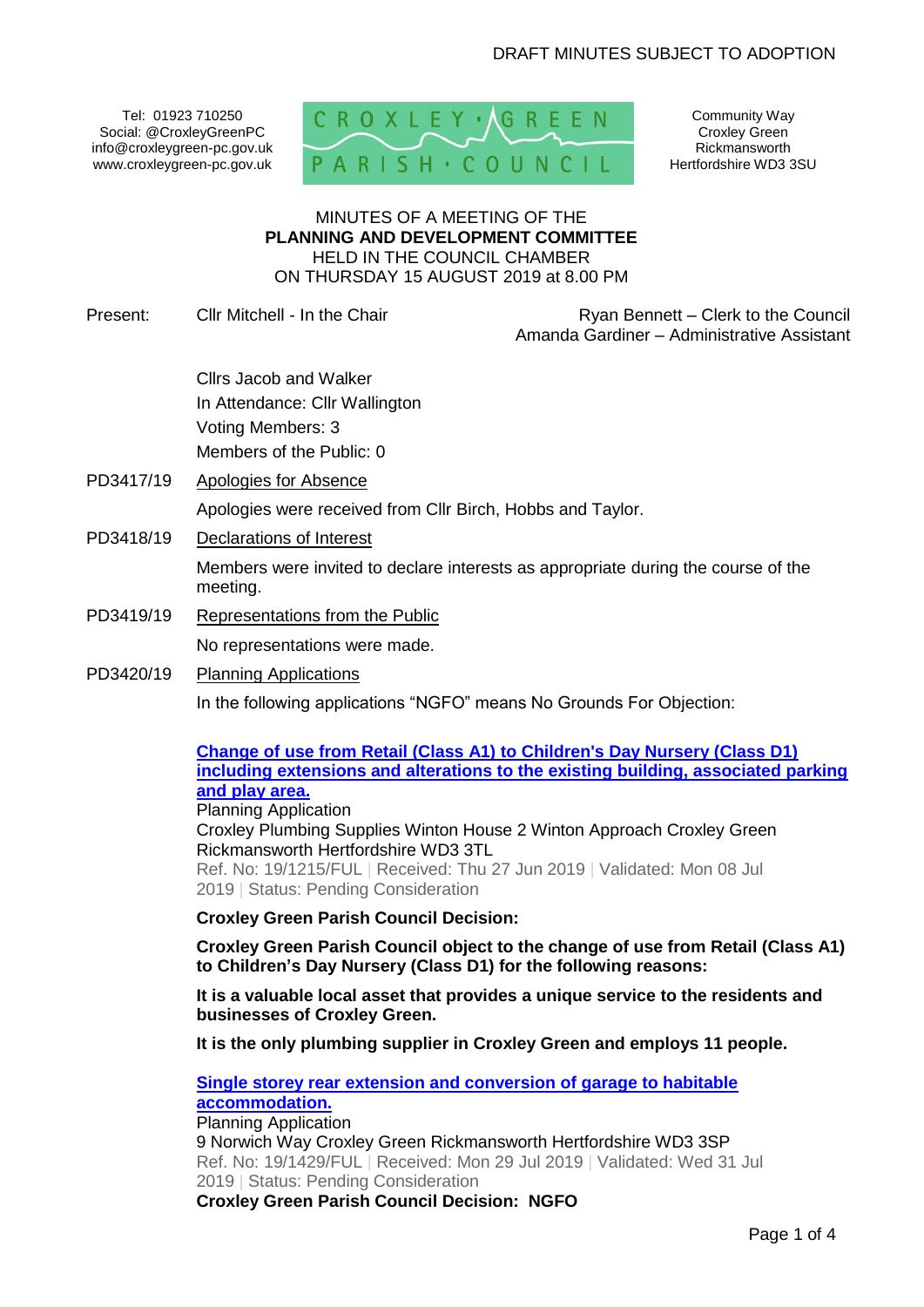#### **[Single storey front extension and part single, part two storey side and rear](https://www3.threerivers.gov.uk/online-applications/applicationDetails.do?activeTab=summary&keyVal=PVG0UNQFG7W00&prevPage=inTray)  [extension with a hipped roof](https://www3.threerivers.gov.uk/online-applications/applicationDetails.do?activeTab=summary&keyVal=PVG0UNQFG7W00&prevPage=inTray)**

Planning Application 2 Hastings Way Croxley Green WD3 3SG Ref. No: 19/1436/FUL | Received: Tue 30 Jul 2019 | Validated: Wed 07 Aug 2019 | Status: Pending Consideration (see 19/0832/FUL)

**Croxley Green Parish Council Decision: NGFO**

**[Demolition of existing detached dwelling and erection of detached two storey](https://www3.threerivers.gov.uk/online-applications/applicationDetails.do?activeTab=summary&keyVal=PVSZJHQFGAF00&prevPage=inTray)  [replacement dwelling including accommodation in the roof space and](https://www3.threerivers.gov.uk/online-applications/applicationDetails.do?activeTab=summary&keyVal=PVSZJHQFGAF00&prevPage=inTray)  [associated external](https://www3.threerivers.gov.uk/online-applications/applicationDetails.do?activeTab=summary&keyVal=PVSZJHQFGAF00&prevPage=inTray) works**

Planning Application

Kenilworth Parrotts Close Croxley Green Rickmansworth Hertfordshire WD3 3JZ Ref. No: 19/1486/FUL | Received: Tue 06 Aug 2019 | Validated: Thu 08 Aug 2019 | Status: Pending Consideration

**Croxley Green Parish Council Decision: Subject to the concerns by the Herts & Middx Wildlife Trust being addressed, CGPC has no objections to this application.**

**[Single storey front extension and alteration and conversion of existing three](https://www3.threerivers.gov.uk/online-applications/applicationDetails.do?activeTab=summary&keyVal=PVCBH2QFG7900&prevPage=inTray)  [bedroom dwelling to create two, one bedroom flats with associated parking and](https://www3.threerivers.gov.uk/online-applications/applicationDetails.do?activeTab=summary&keyVal=PVCBH2QFG7900&prevPage=inTray)  [amenity space and alterations to existing vehicular access.](https://www3.threerivers.gov.uk/online-applications/applicationDetails.do?activeTab=summary&keyVal=PVCBH2QFG7900&prevPage=inTray)**

Planning Application 108 Watford Road Croxley Green WD3 3BX Ref. No: 19/1425/FUL | Received: Mon 29 Jul 2019 | Validated: Thu 08 Aug 2019 | Status: Pending Consideration

**Croxley Green Parish Council Decision: Subject to adequate parking provision, CGPC has no objections to this application.**

**[Demolition of existing rear extension and erection of single storey rear](https://www3.threerivers.gov.uk/online-applications/applicationDetails.do?activeTab=summary&keyVal=PVUU8CQFGAW00&prevPage=inTray)  [extension and insertion of new ground floor flank window](https://www3.threerivers.gov.uk/online-applications/applicationDetails.do?activeTab=summary&keyVal=PVUU8CQFGAW00&prevPage=inTray)** Planning Application

39 Dickinson Square Croxley Green WD3 3EY Ref. No: 19/1499/FUL | Received: Wed 07 Aug 2019 | Validated: Thu 08 Aug 2019 | Status: Pending Consideration **Croxley Green Parish Council Decision: NGFO**

**[Loft conversion including hip to gable extension and insertion of front and rear](https://www3.threerivers.gov.uk/online-applications/applicationDetails.do?activeTab=summary&keyVal=PW0E5FQFGBX00&prevPage=inTray)  [dormers and single storey rear extension](https://www3.threerivers.gov.uk/online-applications/applicationDetails.do?activeTab=summary&keyVal=PW0E5FQFGBX00&prevPage=inTray)** Planning Application 30 Durrants Drive Croxley Green WD3 3NR Ref. No: 19/1520/FUL | Received: Sat 10 Aug 2019 | Validated: Mon 12 Aug 2019 | Status: Pending Consideration **Croxley Green Parish Council Decision:** 

**Croxley Green Parish Council objects to the proposal for the following reasons:**

**CGPC believes that the proposal is out of character with the street scene and does not comply with policy CA2 of the Croxley Green Neighbourhood Plan.** 

**If the officer is minded to approve the application then CGPC would like the application to be considered by the TRDC planning committee.**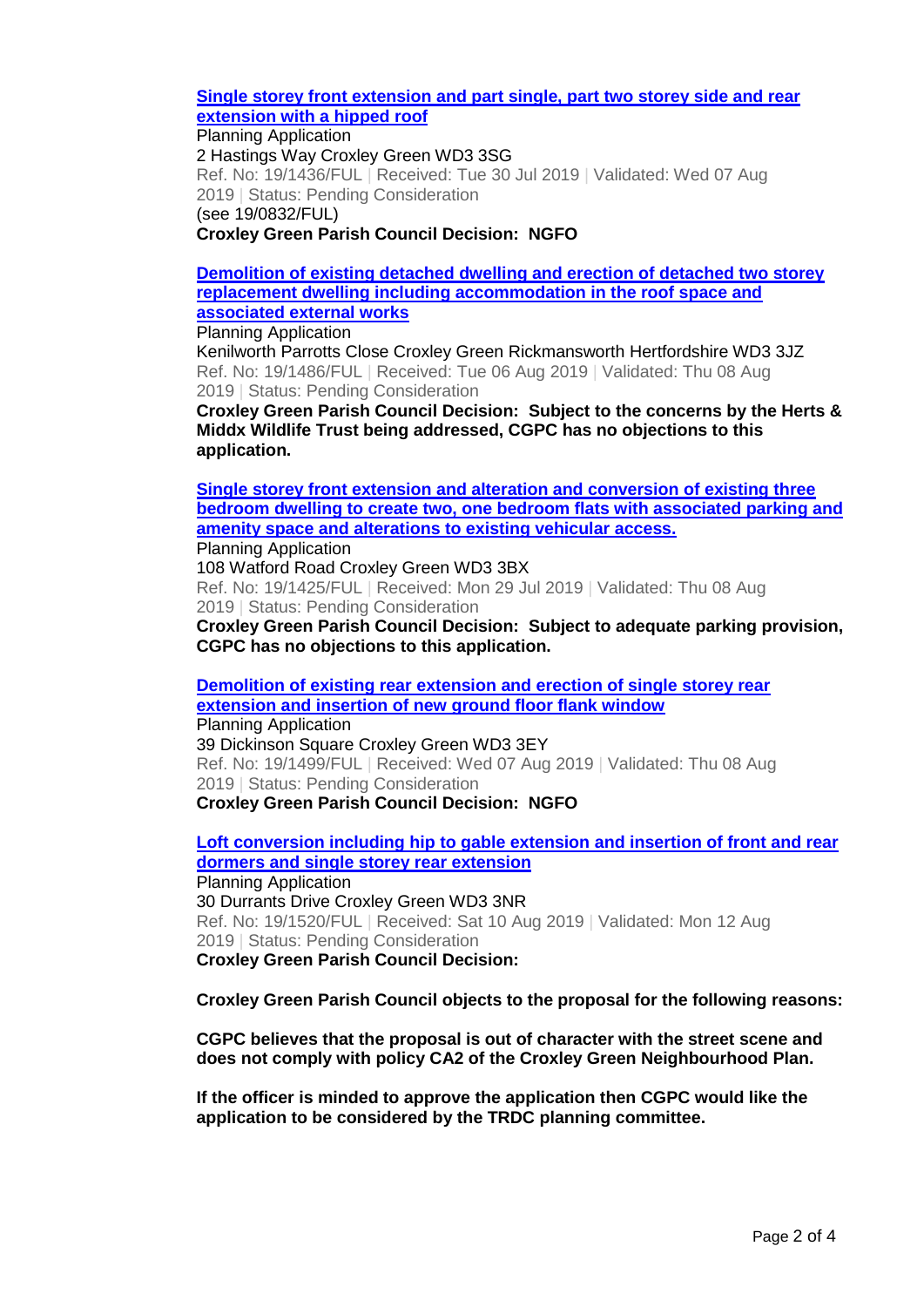**[Two storey side/rear extension and single storey rear extension](https://www3.threerivers.gov.uk/online-applications/applicationDetails.do?activeTab=summary&keyVal=PUTSUNQFG4200&prevPage=inTray)** Planning Application 44 New Road Croxley Green WD3 3EP Ref. No: 19/1364/FUL | Received: Thu 18 Jul 2019 | Validated: Fri 09 Aug 2019 | Status: Pending Consideration **Croxley Green Parish Council Decision: NGFO**

PD3421/19 Recent Decisions by Three Rivers District Council

**Approved**

| <b>Application:</b>    | Front porch incorporating existing store                                                                                                        |
|------------------------|-------------------------------------------------------------------------------------------------------------------------------------------------|
| <b>Address:</b>        | 3 Byewaters Croxley Green WD18 8WH                                                                                                              |
| <b>Application No:</b> | 19/1058/FUL                                                                                                                                     |
| <b>CGPC Decision</b>   | <b>NGFO</b>                                                                                                                                     |
| <b>TRDC Decision</b>   | Approved                                                                                                                                        |
| <b>Application:</b>    | Prior Approval: Single storey rear extension (depth 3.6)<br>metres, maximum height 3.1 metres, maximum eaves<br>height 3.1 metres)              |
| <b>Address:</b>        | 87 Baldwins Lane Croxley Green Rickmansworth<br>Hertfordshire WD3 3LT                                                                           |
| <b>Application No:</b> | 19/1295/PDE                                                                                                                                     |
| <b>CGPC Decision</b>   | <b>NGFO</b>                                                                                                                                     |
| <b>TRDC Decision</b>   | no objection                                                                                                                                    |
| <b>Application:</b>    | Advertisement Consent: Erection of illuminated and non-<br>illuminated signs to the exterior of the building and the<br>provision of lighting   |
| Address:               | Coach And Horses Public House The Green Croxley<br>Green WD3 3HX                                                                                |
| <b>Application No:</b> | 19/1068/ADV                                                                                                                                     |
| <b>CGPC Decision</b>   | <b>NGFO</b>                                                                                                                                     |
| <b>TRDC Decision</b>   | no objection                                                                                                                                    |
| <b>Application:</b>    | Listed Building Consent: Erection of illuminated and non-<br>illuminated signs to the exterior of the building and the<br>provision of lighting |
| <b>Address:</b>        | Coach And Horses Public House The Green Croxley<br>Green WD3 3HX                                                                                |
| <b>Application No:</b> | 19/1069/LBC                                                                                                                                     |
| <b>CGPC Decision</b>   | Members noted the application for Listed Building Consent                                                                                       |
| <b>TRDC Decision</b>   | approved                                                                                                                                        |